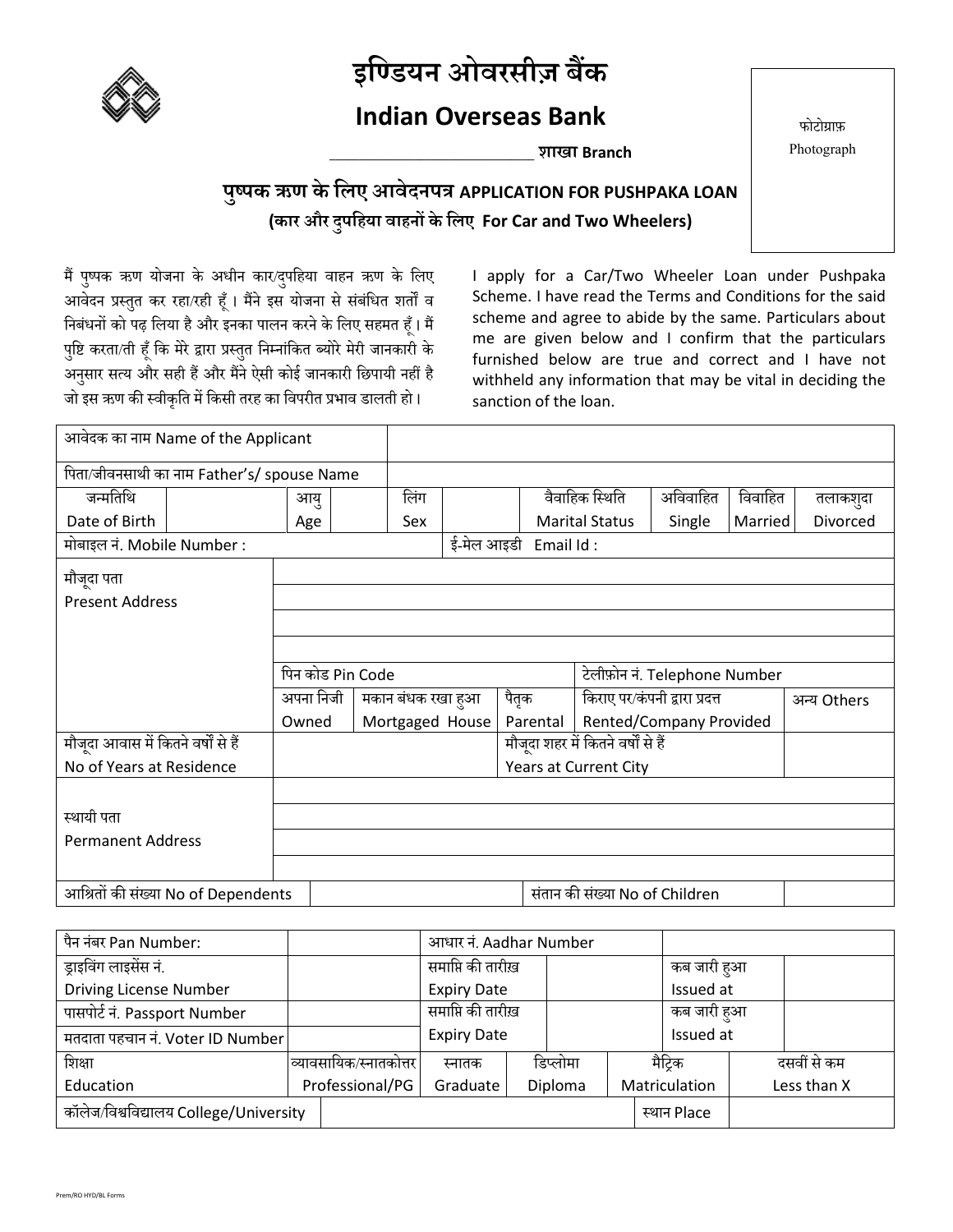| वेतनभोगी Salaried                                            |                                        |         |           |                      | स्वरोज़गार/व्यावसायिक Self Employed/ Professional                   |             |              |             |  |
|--------------------------------------------------------------|----------------------------------------|---------|-----------|----------------------|---------------------------------------------------------------------|-------------|--------------|-------------|--|
| कंपनी का नाम Name of the Company                             |                                        |         |           |                      | कंपनी का नाम Name of the Company                                    |             |              |             |  |
| सरकारी                                                       | एमएनसीस्                               | निजी    | अनुबंध पर | Others<br>अन्य       | मालिकाना                                                            | साझेदारी    | प्राइवेट लि. | अन्य Others |  |
| Govt                                                         | <b>MNCs</b>                            | Private | Contract  |                      | Proprietorship                                                      | Partnership | Pvt Ltd      |             |  |
| पदनाम Designation:                                           |                                        |         |           |                      | क्रियाकलाप का क्षेत्र Field of Activity                             |             |              |             |  |
|                                                              | किन्हें रिपोर्ट करते हैं Reporting to: |         |           |                      | कार्यालय का पता Office Address:                                     |             |              |             |  |
| कार्यालय का पता Office Address:                              |                                        |         |           |                      |                                                                     |             |              |             |  |
|                                                              |                                        |         |           |                      |                                                                     |             |              |             |  |
|                                                              |                                        |         |           |                      | कंपनी का पैन Company PAN :                                          |             |              |             |  |
| कार्यालय का फ़ोन नं.Office Phone Number:                     |                                        |         |           |                      | कंपनी का फ़ोन नं. Company Phone Number:                             |             |              |             |  |
| ई-मेल आइडी Email Id:                                         |                                        |         |           | ई-मेल आइडी Email Id: |                                                                     |             |              |             |  |
| वर्तमान नौकरी में कितने वर्षों से हैं Years at current job : |                                        |         |           |                      | वर्तमान कारोबार में कितने वर्षों से हैं Years In Current Business : |             |              |             |  |

| नया वाहन New Vehicle             | पुराना वाहन Old Vehicle                      |
|----------------------------------|----------------------------------------------|
| वाहन का मॉडल  Vehicle Mode ∶     | वाहन का नाम Vehicle Name & Regd No:          |
| वाहन की लागत  Vehicle Cost     : | वाहन का मॉडल व वर्ष Year & Model of Vehicle: |
| क्वोटेशन देनेवाला                | बिक्री मूल्य  Sale Price:                    |
| Quotation given by               | , मूल्यांकन प्रस्तुतकर्ता<br>$\vert$ 1)      |
|                                  | Valuation given by: $ 2$ )                   |

| आय के ब्योरे Income Particulars      |                                               |  |  |  |
|--------------------------------------|-----------------------------------------------|--|--|--|
| सकल आय Gross Income                  |                                               |  |  |  |
| कटौतियाँ Deductions                  |                                               |  |  |  |
| अन्य कोई आय Any other Income         |                                               |  |  |  |
| निवल आय Net Income                   |                                               |  |  |  |
|                                      | प्रस्तावित ऋण के ब्योरे Proposed Loan Details |  |  |  |
| अपेक्षित ऋण रकम Loan Amount required |                                               |  |  |  |
| मार्जिन Margin                       |                                               |  |  |  |
| चुकतान अवधि Repayment Tenure         |                                               |  |  |  |

| मौजूदा कारोबार सम्बन्ध Existing Business Connections             |                                  |  |  |  |
|------------------------------------------------------------------|----------------------------------|--|--|--|
| आइओबी में With IOB for ____ Years वर्षों से                      | अन्य बैंकों में With Other Banks |  |  |  |
| धारित खातों/अग्रिमों के ब्योरे Details of Accounts/Advances Held |                                  |  |  |  |
|                                                                  |                                  |  |  |  |
|                                                                  |                                  |  |  |  |
|                                                                  |                                  |  |  |  |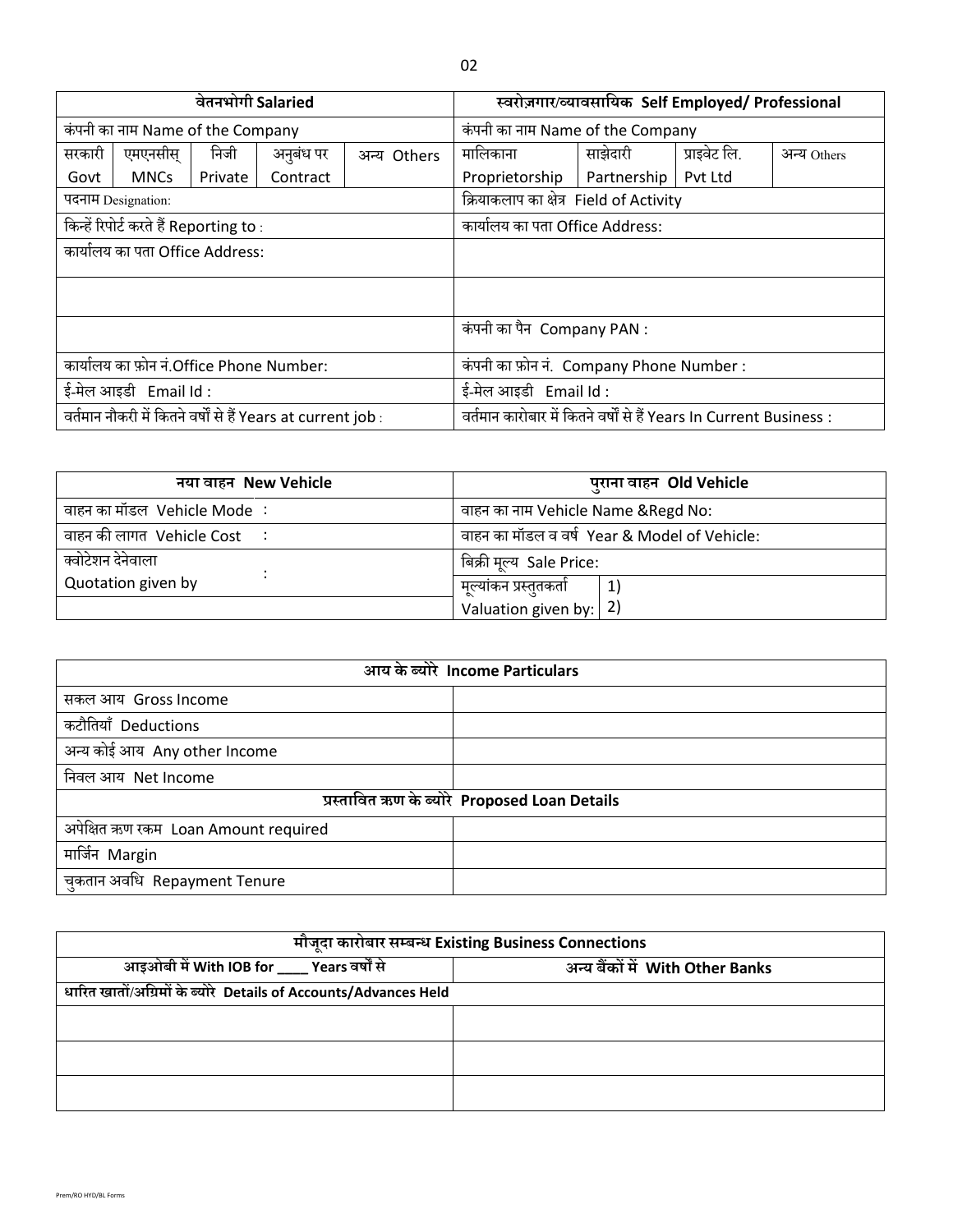| संदर्भ के ब्योरे Reference Details |                                 |  |  |  |
|------------------------------------|---------------------------------|--|--|--|
| कोई सम्बन्धी Any Relative          | कोई मित्र Any Friend            |  |  |  |
| नाम Name :                         | नाम Name :                      |  |  |  |
| पेशा Occupation:                   | पेशा Occupation:                |  |  |  |
| पता Address:                       | पता Address:                    |  |  |  |
|                                    |                                 |  |  |  |
| नियोक्ता का नाम Employed with :    | नियोक्ता का नाम Employed with : |  |  |  |
| संपर्क नंबर Contact Number         | संपर्क नंबर Contact Number      |  |  |  |
| ई-मेल आइडी Email Id:               | ई-मेल आइडी Email Id:            |  |  |  |

| जीवनसाथी के ब्योरे             | गारंटीकर्ता के ब्योरे (यदि आवश्यक हों) |  |  |  |  |
|--------------------------------|----------------------------------------|--|--|--|--|
| <b>Spouse Details</b>          | <b>Guarantor Details (If Required)</b> |  |  |  |  |
| नाम Name                       | नाम Name                               |  |  |  |  |
| पेशा Occupation                | पेशा Occupation                        |  |  |  |  |
| कार्यालय का पता Office Address | पता Address                            |  |  |  |  |
|                                |                                        |  |  |  |  |
| संपर्क टेलीफोन नंबर            | फोन नंबर Phone Number                  |  |  |  |  |
| <b>Contact Number</b>          | पैन नंबर Pan Number                    |  |  |  |  |
|                                | ईमेल आइडी Email Id                     |  |  |  |  |
| ईमेल आइडी Email Id             | निवल आय Net Income                     |  |  |  |  |

| दिनांक Date: |  |
|--------------|--|
| स्थान Place: |  |

स्थान Place: \_\_\_\_\_\_\_\_\_\_\_\_ **आवेदक के िस्ताक्षर Signature of the Applicant**